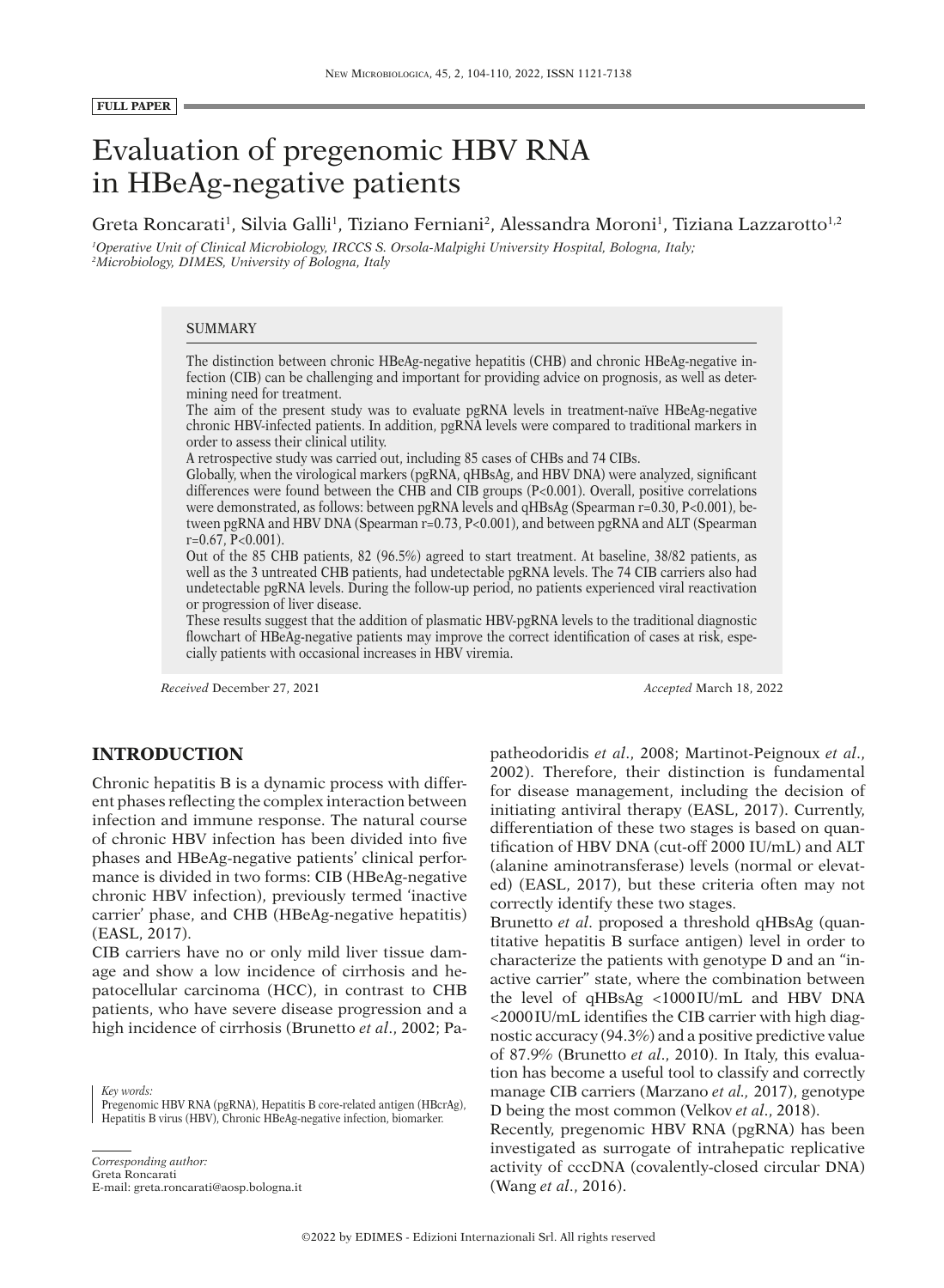Despite the usefulness of HBV RNA quantification in the management of chronic HBV infection, especially in predicting antiviral efficacy (Jansen *et al*., 2016; van Bömmel *et al*., 2015) and viral rebounding after drug withdrawal (Wang *et al.*, 2016; Perrillo *et al*., 2002; Liu *et al*., 2019), there are no unequivocal data on baseline HBV RNA levels in the various stages of chronic hepatitis.

This study aimed to compare plasma HBV-pgRNA levels with traditional diagnostic biomarkers and to assess whether testing pgRNA levels could help to correctly identify clinical profiles in a population of HBeAg-negative patients. In particular, we studied patients with occasional increases in HBV viremia >2000 IU/mL, which are difficult to categorize.

# **MATERIALS AND METHODS**

## *Study population*

A retrospective study was carried out, analyzing plasma samples from patients (n=159) who attended the hepatology clinics of St. Orsola-Malpighi Hospital (Bologna). All patients enrolled were HBsAg-seropositive for at least 6 months and HBeAg-seronegative. Exclusion criteria were the following:

- 1) age  $<$ 18 years;
- 2) pregnancy;
- 3) concomitant hepatitis C or D virus;
- 4) other causes of liver disease, such as alcoholism or autoimmune or metabolic liver disease.

In accordance with the clinical and laboratory criteria proposed by EASL guidelines (EASL 2017), HBV infections were classified as follows: chronic HBeAg-negative hepatitis (CHB) and chronic HBeAg-negative infection (CIB), previously defined as "inactive disease".

As shown in *Figure 1*, patients underwent a follow-up with different time intervals (ranging from three to twelve months), according to both clinical and virological assessment, as described in EASL guidelines (EASL 2017). During each clinical appointment, the following markers were analyzed: qHBsAg, HBV DNA, and ALT levels. The CHB group was observed for a median time of 48 (interquartile range: 12-120) months, while the CIB subjects were followed for a median time of 36 (interquartile range: 12-96) months. Written informed consent was obtained from all subjects and the study protocol was approved by the Ethics Committee (Comitato Etico AVEC, n. 239 of 8<sup>th</sup> November 2016). This study was carried out in accordance with the Declaration of Helsinki, following the recommendations of the Ethics Committee.

## *Laboratory testing*

pgRNA values were obtained at the time of enrollment (T0), whereas qualitative HBsAg (qHBsAg), HBV DNA levels were also analyzed during the follow-up, in addition to biochemical tests (alanine aminotransferase, aspartate aminotransferase, phosphatase alkaline, albumin, total protein, bilirubin, gamma glutamyl transferase, lactate dehydrogenase, coagulation panel, alpha fetoprotein) (*Figure 1*). pgRNA was isolated from 500 µL plasma using the DSP Virus/Pathogen Midi commercial extraction kit (QIAsymphony, Qiagen) according to the manufacturer's protocol and treated with DNase I (Promega). Detection was performed by homemade RT-qPCR. To detect HBV RNA in plasma, we used the primers previously described by Laras *et al*. (2006), whereas the



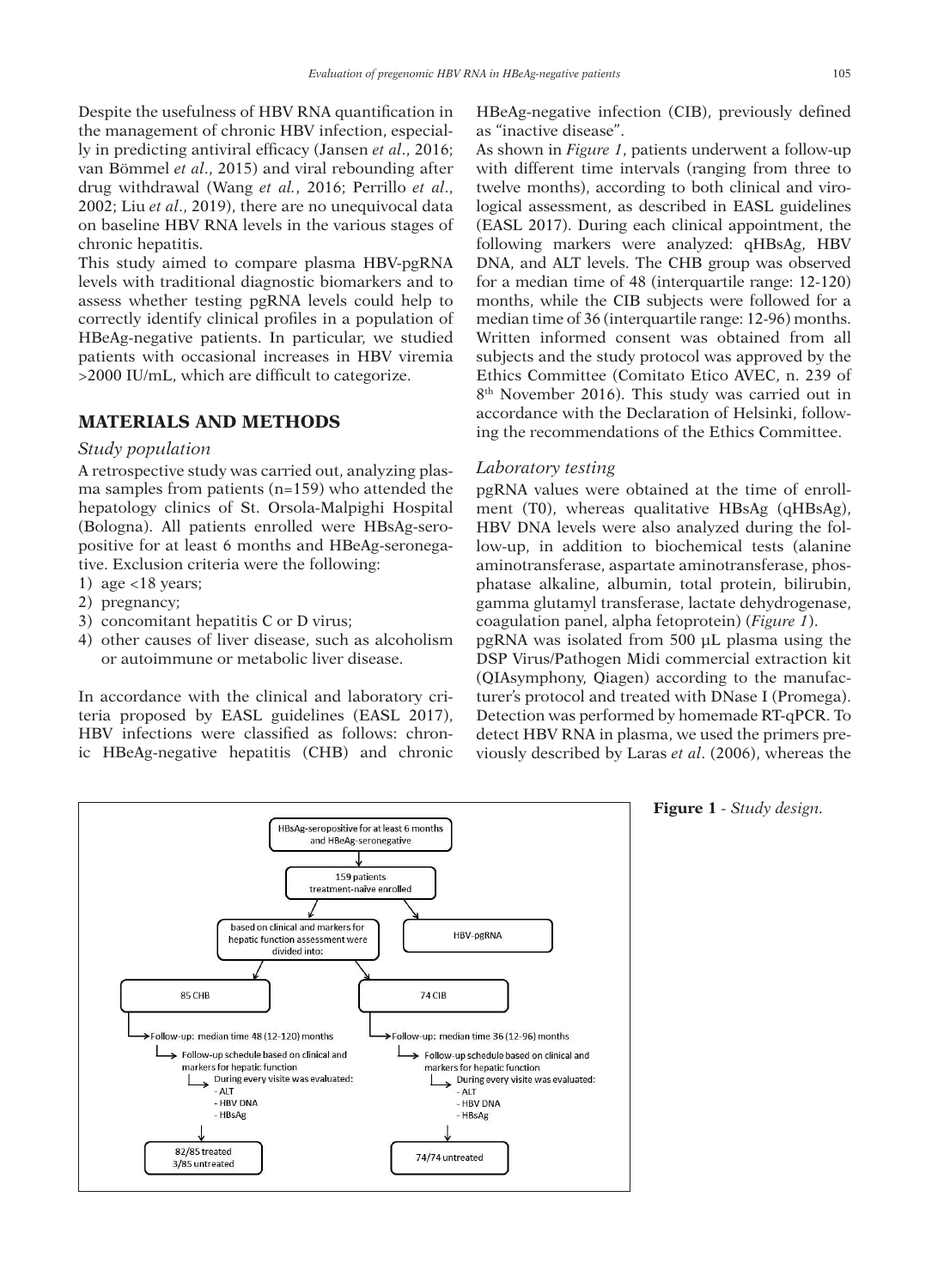probe was designed by us (5'-CAAGCCTCCAAGCT-GTGCCTTGGGTGGC, nucleotide [nt] 1866-1894).

Briefly, the PCR reaction mixture (SuperScript III Platinum One-Step qRT-PCR, Invitrogen) contained 0.4 mmol/L of both primers and 0.2 mmol/L of probe. Retrotranscription was performed at 50°C for 15 min, followed by 40 cycles at 95°C for 10s and 60°C for 30s. Assay specificity and LoD (limit of detection) were evaluated prior to sample processing. The LoD was determined by 10-fold serial dilution of the standard from 1.0 Log copies/mL to 10.0 Log copies/ml. Each dilution was tested in triplicate. A recombinant plasmid was used as a standard.

Briefly, DNA was extracted from 500 µL of plasma from viremic HBV-positive patients, by using the DSP Virus/Pathogen Midi commercial extraction kit (QIAsymphony, Qiagen) according to the manufacturer's protocol. A DNA fragment corresponding to 841 bp (nt 1546-2387) was amplified using the primers previously described by Wang *et al*. (2017). Sanger sequencing was used to confirm that the amplified fragment comprised the target sequence. PCR products were cloned in a pGEM-T-Easy vector (Promega, Madison, WI), according to the manufacturer's protocol. Recombinant plasmids were purified and HBV DNA concentration was determined by using a spectrophotometer. RNA transcripts were produced by using RNA polymerase SP6 according to the manufacturer's protocol (Roche Diagnostics, Germany) and used as standards, after evaluating the concentration. Assay specificity was evaluated by testing specimens from 30 HBV-negative blood donors and 50 HCV-positive patients.

The results were expressed as Log copies/mL. The serology for traditional markers, qHBsAg and HBeAg, was performed by chemiluminescent microparticle immunoassay (CMIA) on the Architect platform (Abbott). The qHBsAg limit of detection was 0.05 IU/mL.

Finally, HBV DNA was quantified by real-time qPCR by Cobas AmpliPrep/Cobas TaqMan (Roche Diagnostics, Italy). This assay had an LoD of 20 IU/mL, with primers and probes targeting the highly conserved pre-core and core regions.

## *Statistical analysis*

A descriptive analysis was performed to assess the main characteristics of all the subjects enrolled in the study (number of subjects, proportion of males and females, mean age).

The D'Agostino-Pearson omnibus normality test and Shapiro-Wilk tests were used to investigate the normality of data distribution. To evaluate statistically significant differences, t-test was used for quantitative data, whereas categorical data were analyzed with Chi-square test or Fisher's exact test. Differences between the clinical groups were analyzed using nonparametric Mann-Whitney U test. Correlations between variables were performed using the nonparametric Spearman rank correlation.

Data were analyzed with GraphPad Prism version 5.02 for Windows (GraphPad Software, San Diego California USA, www.graphpad.com). A *P* value <0.05 was considered statistically significant.

# **RESULTS**

#### *Study population*

A total of 159 HBeAg-negative patients were enrolled, including 85 cases of CHBs and 74 CIBs. The

|                                    | CHB<br>$(n=85)$  | CIB<br>$(n=74)$   | $P-value$ |
|------------------------------------|------------------|-------------------|-----------|
| Age                                | 45 [18-71]       | 47 [25-83]        | 0,475     |
| Male $(\%)$                        | 53 (62,4%)       | 36 $(48,6%)$      | 0,083     |
| Ethnicity                          |                  |                   |           |
| Caucasian                          | 71(83,5%)        | 70 (94,6%)        |           |
| African                            | 4(4,7%)          | $3(4,1\%)$        |           |
| Asian                              | 10(11,8)         | $1(1,3\%)$        |           |
| Genotype <sup>a</sup>              |                  |                   |           |
| A                                  | $8(10,1\%)$      |                   |           |
| $\mathbf B$                        | $3(3,8\%)$       |                   |           |
| $\mathbf C$                        | 6(7,6%)          |                   |           |
| $\mathbf D$                        | 62 $(78,5%)$     | $4(100\%)$        |           |
| pgRNA (Log copies/mL)              | $5,62$ (UD-6.60) | <b>UD</b>         | < 0.0001  |
| HBV DNA (Log IU/mL)                | 5.33 (3.87-6.38) | $2.66(1.98-2.95)$ | < 0.0001  |
| $qHBsAg$ (Log IU/mL)               | 3.58 (3.32-3.97) | $2.66(1.61-3.30)$ | < 0.0001  |
| $ALT (U/L)^b$                      | 48 (34-94)       | 21 (17-28)        | < 0.0001  |
| Liver stiffness <sup>c</sup> (kPa) | $6.35(3.3-68)$   | $4.65(1.8-8)$     | < 0.0001  |

**Table 1** *- Baseline characteristics of patients.*

qHBsAg: quantitative hepatitis B surface antigen, ALT: alanine aminotransferase, UD: undetectable [range]; Median value (interquartile range). a Available in 83 patients, bnormal value (<35 IU/L), c Available in 118 patients.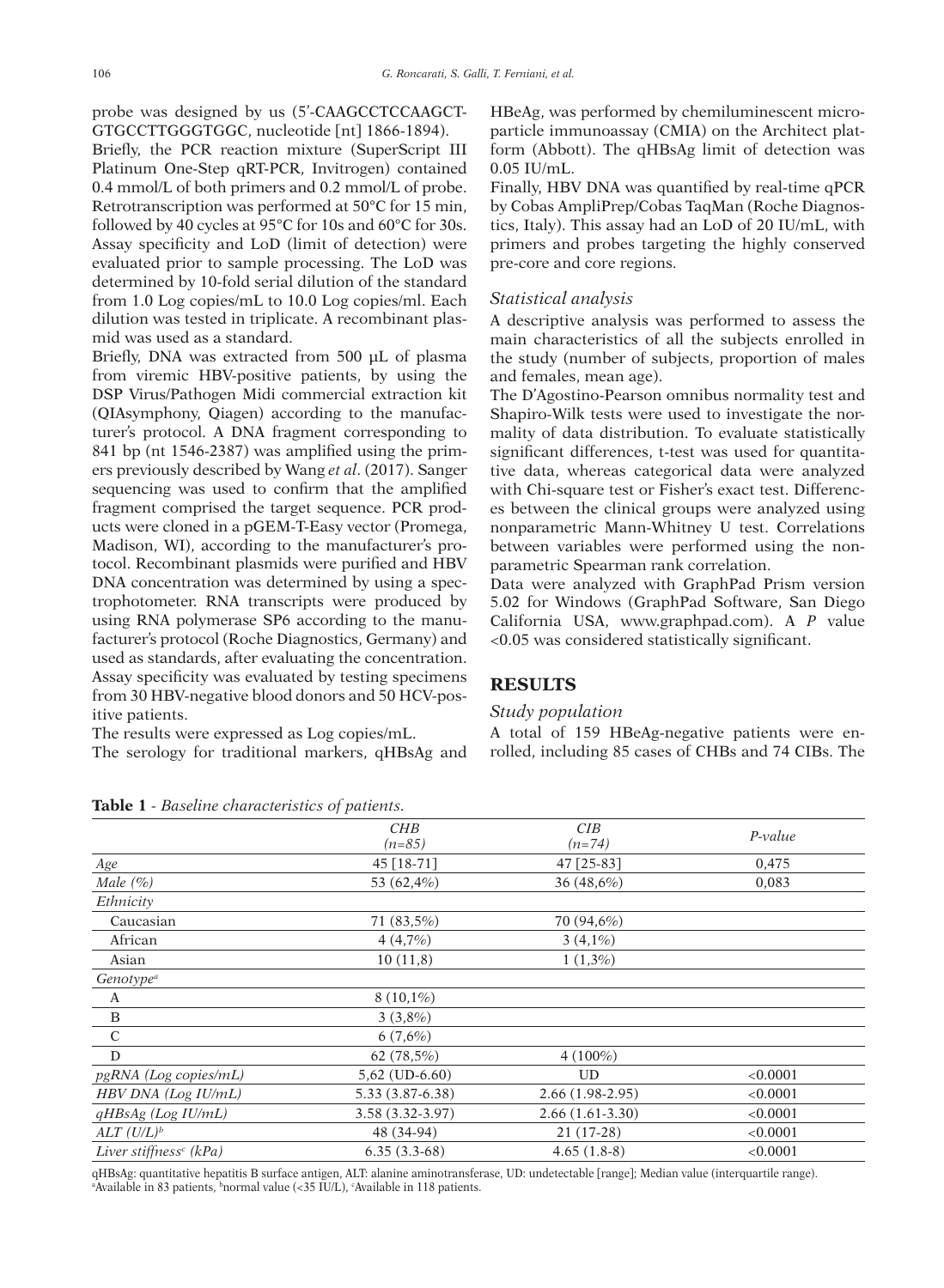patients included in the study were 89 males (56.0%) and 70 females (44.0%). Overall, the mean age was  $47.7\pm13.0$  ( $\pm$  standard deviation, SD), ranging between 18 and 83, with no statistically significant differences between females and males (P<0.98).

Viral genotype information was available for only 83 patients (52.2%), genotype-D being the most prevalent (*Table 1*).

In the CIB group, 90.5% of patients (67/74) had HBV DNA levels under 2000 IU/mL. The remaining 7 had a viremia level >2000 IU/mL: they were classified as CIB cases since they showed both normal ALT values and absent or low fibrosis levels (fibroscan values F0-F1).

## *Comparison of viral biomarker levels in the two clinical categories*

The excellent specificity of pgRNA assay was confirmed by the negative results from 30 HBV-negative blood donors and 50 HCV-positive patients. The LoD of the pgRNA assay was 102 copies/mL of plasma.

When analyzing the pgRNA levels, a significant difference was found between the two CHB and CIB groups (median 5.62 Log copies/mL *vs* undetectable copies/mL, respectively, *P*<0.001; *Figure 2a*). When analyzing CHB and CIB cases, similar results were obtained for qHBsAg (3.58+0.5 SD Log IU/mL *vs* 2.39+1.22 SD Log IU/mL, respectively, *P*<0.001; *Figure 2b*). Finally, HBV DNA viremia also showed a significant difference between CHB and CIB cases (median 5.33 Log IU/mL *vs* 2.66 Log IU/mL, respectively, *P*<0.001; *Figure 2c*). When analyzing the correlation between different serological indicators, pgRNA and qHBsAg showed a weak correlation (Spearman r=0.30, *P*<0.001), whereas close correlations were found both between pgRNA and HBV DNA (Spearman r=0.73, *P*<0.001), and between pgRNA and ALT (Spearman r=0.67, *P*<0.001).

When stratifying HBeAg-negative groups into two different clinical categories, we found a positive correlation between pgRNA and HBV DNA or ALT in CHB patients (Spearman r=0.77, *P*<0.001, *Figure 3a*; Spearman r=0.42, *P*<0.001, *Figure 3b*; respectively).

#### *Follow-up*

Eighty-two CHB patients (96.5%) gave their consent to start treatment. 52.4% of the patients were treated with Pegylated-Interferon (Peg-IFN) while the rest received nucleos(t)ide analogues (NAs). Out of these 82, 38 subjects already had an undetectable pgRNA level at T0. The remaining 44 patients with positive pgRNA level at T0 had a mean level of 6.66 Log copies/mL (ranging between 5.14 to 8.39 Log copies/ mL). The three CHB patients refusing the antiviral treatment had negative pgRNA results at T0.

The 41 CHB patients with negative pgRNA results showed median HBV DNA levels lower than CHB patients with positive pgRNA (3.90 Log IU/mL *vs* 6.25 Log IU/mL, respectively). On the contrary, median HBsAg levels were similar in the two groups (3.59 Log IU/mL *vs* 3.58 Log IU/mL, respectively).

At the end of the follow-up period, 51 CHB patients had HBV DNA levels <20 IU/mL. Out of the 41 patients with negative pgRNA levels at T0, 5 seroconverted to anti-HBs, whereas 30 showed HBV DNA levels  $\leq$ 20 IU/mL (range: from undetectable to 20 IU/ mL). Time to seroconversion averaged 163.2 months. Out of the 74 CIB patients, 8 lost HBsAg, and 4 of them seroconverted to anti-HBs. All of these patients had an undetectable pgRNA result at T0.

At the end of the follow-up period, 42 patients (56.8%) had HBV DNA levels  $\leq$ 20 IU/mL while 26 showed HBV DNA levels > 20 IU/mL and  $\leq$  2000 IU/mL.

During follow-up, no patient displayed viral reactivation or liver disease progression.

For the assessment of liver disease progression, in addition to biochemical and virological testing, both abdominal ultrasound and transient elastography (fibroscan) were performed.

In patients with advanced disease, an abdominal ultrasound was performed every six months; once a year in cases with minor risks.



**Figure 2** *- Distribution of different virological markers between the two clinical categories. (a) pgRNA (log copies/mL); (b) HBsAg (log IU/mL); (c) HBV DNA (log IU/mL).*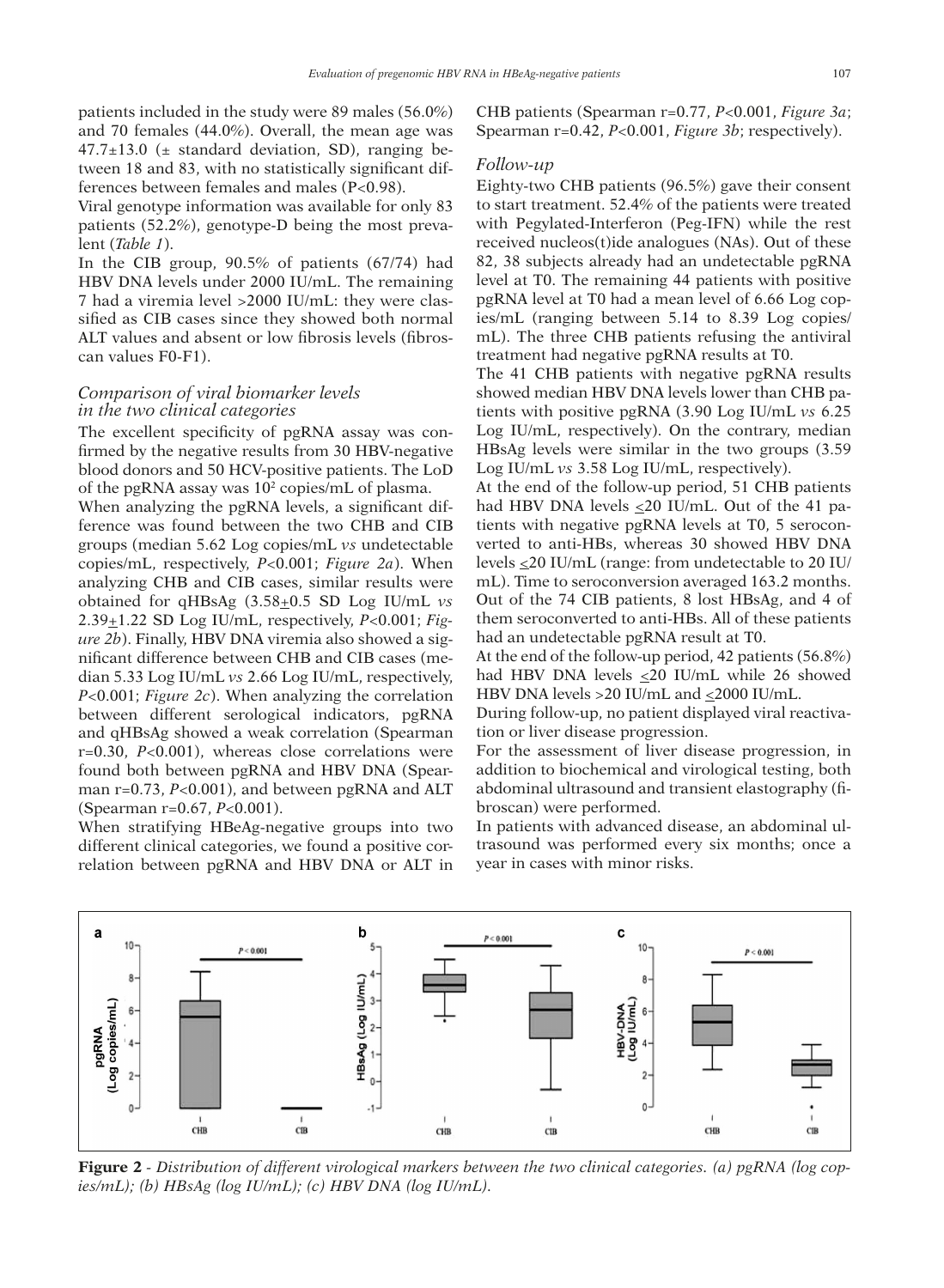

**Figure 3** *- Correlation between (a) pgRNA and HBV DNA, (b) pgRNA and ALT in CHB and CIB groups.*

# **DISCUSSION**

In this study, we detected HBV-pgRNA levels in the plasma of HBeAg-negative patients by RT-qPCR method. The correlation between pgRNA and traditional markers of HBV-infection was analyzed to determine the diagnostic performance of the proposed biomarker.

As expected, levels of pgRNA, HBV DNA and qHBsAg were higher in the CHB group than in CIB patients. Previous studies showed a positive correlation between pgRNA and HBV DNA levels in chronic HBV patients (Wang *et al*., 2018; Mak *et al*., 2021). Our results confirm the presence of this correlation in the CHB group, as already reported in another study (Liu *et al*., 2019). Our findings are not unexpected, based on the higher viral replication activity observed in CHB patients in comparison with inactive carriers.

It is worth noting that despite other positive correlations among the various HBV serologic and molecular markers, the correlation between pgR-NA and qHBsAg was not excellent. This weaker value might be attributed to the low capacity of conventional markers to correctly detect residual transcriptional activity (Seeger *et al*., 2015; Warner *et al.*, 2009; Liu *et al*., 2019). Indeed, HBsAg can be synthesized through multiple pathways, as opposed to pgRNA, which is produced only in the presence of cccDNA (Glebe *et al*., 2013; Cornberg *et al*., 2020; Wang *et al*., 2017). Moreover, during the low replicative phase, the production of defective particles exceeds that of virions (Dienes et al., 1990), leading to HBsAg levels higher than those of cccDNA. In addition, it has been hypothesized that serum HBsAg could be considered an indirect expression of transcriptionally active cccDNA rather than total intrahepatic cccDNA, thus leading to su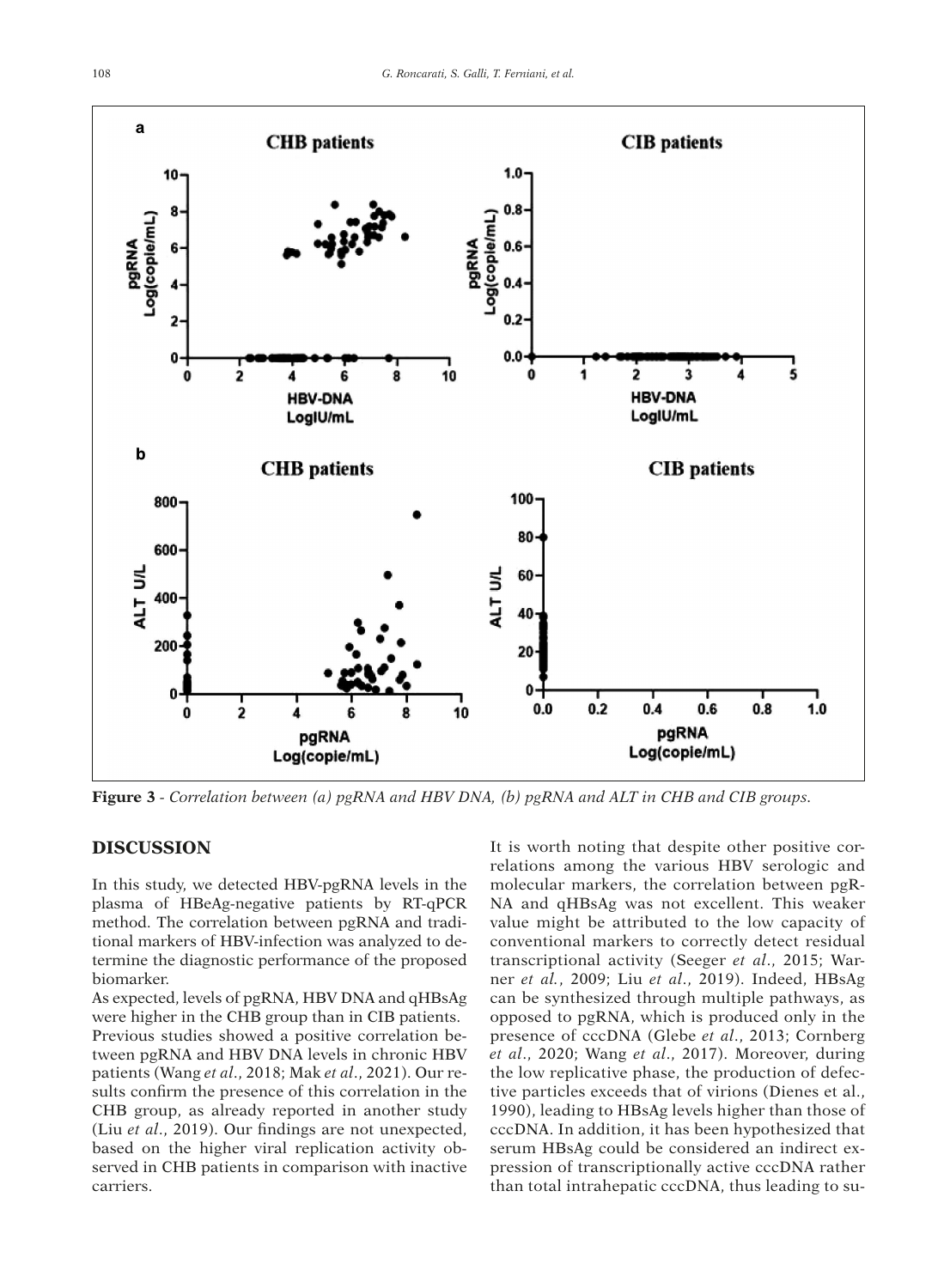per-production of HBsAg and lower cccDNA levels (Brunetto, 2010).

Other interesting aspects of the present study emerged when the follow-up was considered. First, during the follow-up, no subjects displayed viral reactivation or liver disease progression. Antiviral therapy with NAs can efficiently inhibit reverse transcriptase activity, thus suppressing the production of HBV DNA. On the contrary, NAs have no effect on pgRNA levels (Butler *et al.*, 2018). In this study, 72.3% of patients (115/159) had undetectable pgRNA levels at T0. In these cases, pgRNA levels correlated positively with the data observed during the follow-up.

Second, we observed the potential utility of pgRNA in discriminating between the two groups. On the basis of pgRNA levels and the data obtained throughout the follow-up, the 41 CHB patients with negative pgRNA levels would be reclassified as CIBs. These patients with occasional increases in HBV viremia >2000 IU/mL can hardly be categorized. Previous studies showed that basal pgRNA levels differed significantly in the natural course of chronic HBV infection. In particular, pgRNA levels were lower in CIB patients, approaching the lower limit of detection (Wang *et al*., 2017; Liu *et al.*, 2019). Furthermore, as shown by Limothai *et al.* (2019), low pgRNA levels before therapy can identify patients with high probability of virologic response. Two limitations of the study need to be mentioned. First, pgRNA levels were not monitored during the follow-up to assess a clearance or the stability of the data. Second, there were no kPa values of fibroscan for all of the patients (this data was available for only 118 patients). It would be interesting to evaluate whether there is a correlation between kPa values and pgRNA values. Further studies are needed to confirm these results.

In conclusion, in this retrospective study of HBeAg-negative patients, we demonstrated that pgR-NA levels correlated with traditional markers. Our data showed that detection of pgRNA is a valuable marker for correct management of HBeAg-negative patients. Moreover, low levels of pgRNA at baseline can identify patients with a high probability of virological response. For this reason, pgRNA could be an alternative tool for detecting residual transcriptional activity without invasive investigation.

These results suggest that the detection of HBV pgR-NA levels in sera of HBV-infected patients is comparable with the detection of other conventional diagnostic markers.

However, further studies are needed to understand and identify the most useful timeline for pgRNA testing.

#### **Funding**

This study was funded by "Fondazione del Monte di Bologna e Ravenna" (Prot. N. 765bis/2019). The funder had no role in study design, data collection and analysis, decision to publish, or preparation of the manuscript.

#### **Acknowledgments**

We would like to thank the hepatology équipe for their collaboration.

### **Conflicts of interest**

None.

# **References**

- Brunetto M.R., Oliveri F., Coco B. (2002). Outcome of anti-HBe positive chronic hepatitis B in alpha-interferon treated and untreated patients: a long term cohort study. *J Hepatol.* **36** (2), 263-270.
- Brunetto M.R. (2010). A new role for an old marker, HBsAg. *J Hepatol.* **52** (4), 475-477.
- Brunetto M.R., Oliveri F., Colombatto P., Moriconi F., Ciccorossi P., et al. (2010). Hepatitis B surface antigen serum levels help to distinguish active from inactive hepatitis B virus genotype D carriers. *Gastroenterology.* **139**, 483- 490.
- Butler E., Gersch J., McNamara A., Luk K, Holzmayer V., et al. (2018). Hepatitis B Virus Serum DNA andRNA Levels in Nucleos(t)ide Analog-Treated or Untreated Patients During Chronic and Acute Infection. *Hepatology.* **68** (6), 2106-2117.
- Cornberg M., Lok A.S., Terrault N.A., Zoulim F. (2019) EASL-AAS-LD HBV Treatment Endpoints Conference Faculty. (2020). Guidance for design and endpoints of clinical trials in chronic hepatitis B - Report from the 2019 EASL-AASLD HBV Treatment Endpoints Conference. *Hepatology.* **71**, 1070-1092.
- Dienes H.P., Gerlich W.H., Wörsdörfer M., Bianchi L., Hess G., et al. (1990). Hepatic expression patterns of the large and middle hepatitis B virus surface proteins in viremic and nonviremic chronic hepatitis B. *Gastroenterology.* **98**, 1017-1023.
- EASL (European Association for the Study of the Liver). (2017). Clinical Practice Guidelines on the management of hepatitis B virus infection. *J Hepatol.* **67** (2), 370-398.
- Glebe D., Bremer C.M. (2013). The molecular virology of hepatitis B virus. *Semin Liver Dis.* **33** (2), 103-112.
- Jansen L., Kootstra N.A., van Dort K.A., Takkenberg R.B., Reesink H.W., Zaaijer H.L. (2016). Hepatitis B virus Pregenomic RNA is present in Virions in plasma and is associated with a response to Pegylated interferon alfa-2a and Nucleos(t)ide analogues. *J Infect Dis.* **213**, 224-232.
- Laras A., Koskinas J., Dimou E., Kostamena A., Hadziyannis S.J. (2006). Intrahepatic Levels and Replicative Activity of Covalently Closed Circular Hepatitis B Virus DNA in Chronically Infected Patients. *Hepatology.* **44** (3), 694-702.
- Limothai U., Chuaypen N., Poovorawan K., Chotiyaputta W., et al. (2019). Baseline and kinetics of serum hepatitis B virus RNA predict response to pegylated interferon-based therapy in patients with hepatitis B e antigen-negative chronic hepatitis B. *J Viral Hepat.* **26** (12), 1481-1488.
- Liu Y., Jiang M., Xue J., Yan H., Liang X. (2019). Serum HBV RNA quantification: useful for monitoring natural history of chronic hepatitis B infection. *BMC Gastroenterol.* **19**, 53.
- Mak L.Y., Cloherty G., Wong D.K.H., Gersch J., Seto W.K., et al. (2021). HBV RNA Profiles in Patients With Chronic Hepatitis B Under Different Disease Phases and Antiviral Therapy. *Hepatology.* **73** (6), 2167-2179.
- Martinot-Peignoux M., Boyer N., Colombat M., Akremi R., Pham B.N., et al. (2002). Serum hepatitis B virus DNA levels and liver histology in inactive HBsAg carriers. *J Hepatol.* 36(4), 543-546.
- Marzano A., Bruno R., Fagiuoli S., Marignani M., et al. (2017). Gestione clinica della epatite B negli immunocompromessi: aggiornamento italiano 2017. Available at: https://www.webaisf.org/wp-content/uploads/2019/02/gestione\_clinica\_della\_ epatite\_b\_negli\_immunocompromessi.2017.pdf
- Papatheodoridis G.V., Manesis E.K., Manolakopoulos S., Elefsiniotis I.S., Goulis J., et al. (2008). Is there a meaningful serum hepatitis B virus DNA cutoff level for therapeutic decisions in